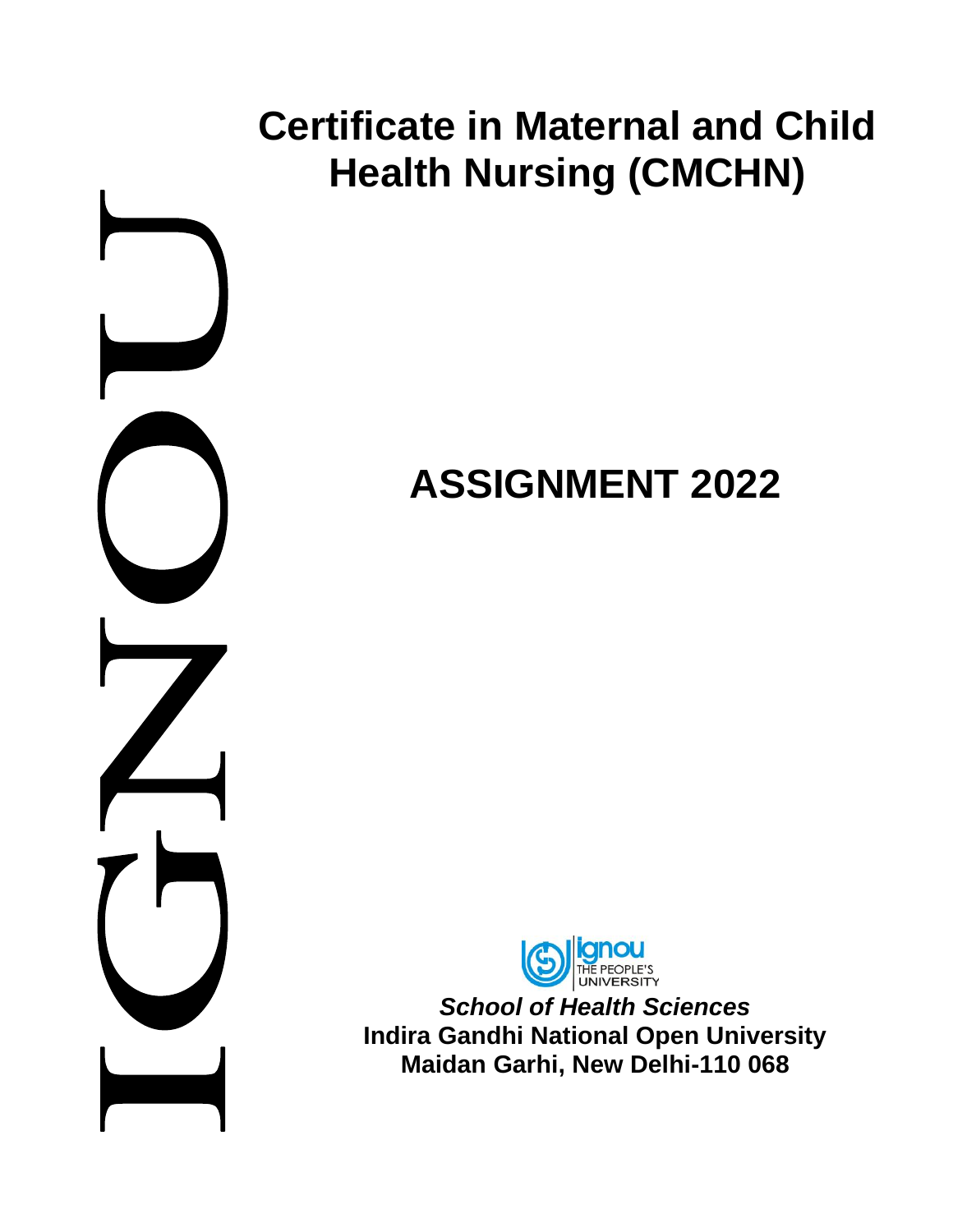# **Please take note of the following points before writing your assignments:-**

- Use only foolscap size paper for writing your responses. **Only handwritten assignments**  will be accepted. Typed or printed copies of assignments will not be accepted.
- Tie all the pages after numbering them carefully.
- Write the question number with each answer.
- **All the questions are compulsory.**
- Every assignment will be evaluated out of a full mark of 100. Weightage is indicated in parenthesis against each question.

|                             | Enrollment No. |
|-----------------------------|----------------|
| Course Title                |                |
|                             |                |
| $\text{PSC} \_\_\_\_\_\_\_$ |                |
|                             |                |
|                             |                |

**Please submit the assignments to the Programme In-charge of the Programme Study Centre if allotted to you.**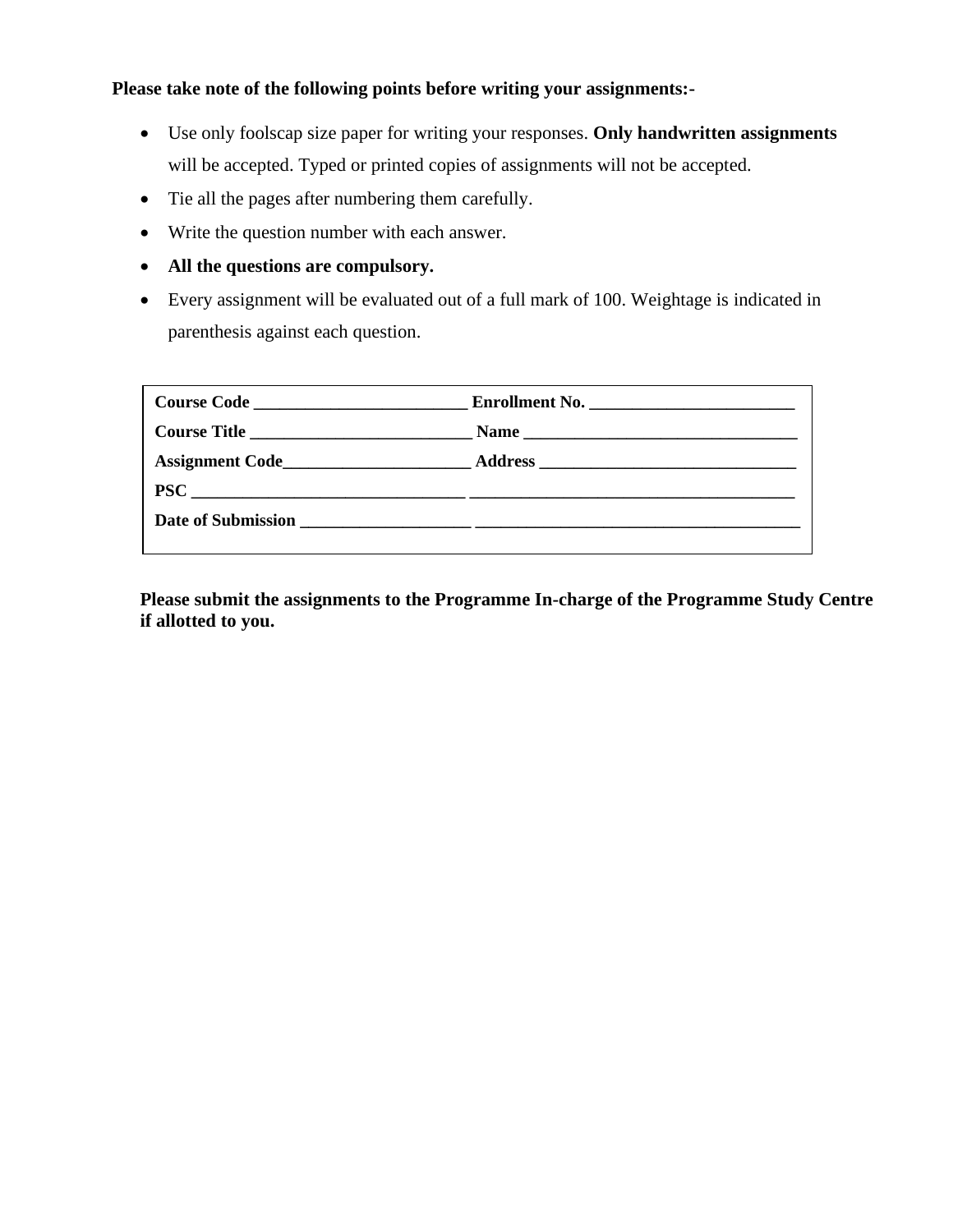# **Certificate in Maternal and Child Health Nursing Assignment – TMA –I (Block – 1 to 6)**

# **Programme Code: CMCHN Course Code: BNS-117 Maximum Marks: 100 Passing Marks: 50 Last date of submission: 30th April/October, 2022**

### **Note: - This assignment has three parts i.e. Part A, B and C**

Part A consists of two long answer questions, each carries 15 marks. Part B consists of six short answer questions, each carries 10 marks. Part C consists of four objective type questions, carries 2½ marks in each.

#### **Answer all the questions with examples wherever required You must take help from Practical Manual wherever required**

#### **Part A**

#### **Long Answer Questions:-**

| 1) | a)<br>b)<br>$\mathbf{c})$<br>$\mathbf{d}$ | Define Health and Explain Philosophy of Health.<br>Discuss various determinants of Health.<br>List the elements of Primary Health care.<br>Discuss role of nurse in Maternal and Child Health Programme | $(4+4+4+3=15)$ |
|----|-------------------------------------------|---------------------------------------------------------------------------------------------------------------------------------------------------------------------------------------------------------|----------------|
| 2) | a)<br>b)<br>$\mathbf{c})$                 | Describe Principles and Importance of writing records.<br>Discuss types of record $&$ reports.<br>Explain the meaning of health records and computer.                                                   | $(3+4+8=15)$   |
|    |                                           | Part B                                                                                                                                                                                                  |                |
|    |                                           | <b>Short Answer Questions</b>                                                                                                                                                                           |                |
| 3) | a)<br>b)                                  | Explain physiology of conception.<br>Describe signs and symptoms of pregnancy.                                                                                                                          | $(3+7=10)$     |
| 4) | a)<br>b)<br>$\mathbf{c})$                 | Define Low Birth Weight (LBW) baby & explain types of LBW.<br>Discuss problems of LBW baby.<br>Describe Nursing Care of LBW baby                                                                        | $(2+3+5=10)$   |
| 5) |                                           | Explain assessment and classification for cough or difficult breathing among 2 to 5 years of child.<br>Support your answer with examples.                                                               | (10)           |
| 6) | a)<br>b)<br>$\mathbf{c})$                 | Explain meaning, importance and need of social mobilization.<br>Discuss the steps in social mobilization at village level<br>Describe the qualities of health worker for effective social mobilization. | $(2+3+5=10)$   |
| 7) | a)<br>$\mathbf{b}$<br>$\mathbf{c})$       | Explain the meaning of Supervision<br>Describe the principles of supervision.<br>Write the qualities of a good Supervisor.                                                                              | $(2+3+5=10)$   |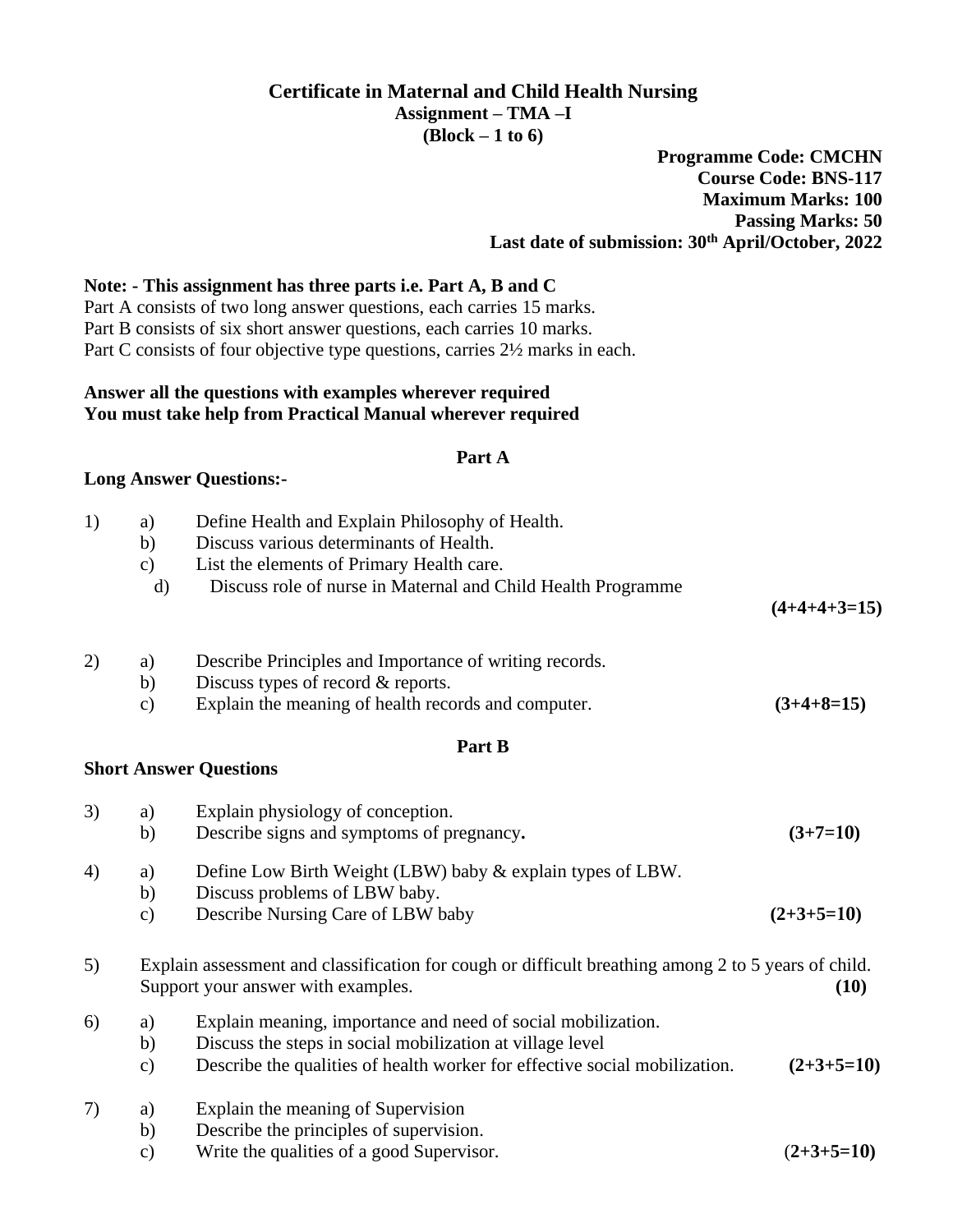8) Explain management of finance at subcentre level. Support your answer with examples. **(**10**)**

## **Part C**

# 9) **Place a**  $(\checkmark)$  against the most appropriate answer given under each statement  $(\frac{1}{2} \times 5 = 2\frac{1}{2})$

- a) Safe motherhood under CSSM Programme includes all services **except**:
	- i. Immunization of pregnant women.
	- ii. Delivery by trained personal.
	- iii. Vitamin A prophylaxes.
	- iv. Promotion of Institutional delivery.
- b) All of the steps are involved in sequence to decision making process **except**.
	- i. Solve as per common sense.
	- ii. Identify the problem.
	- iii. Identify all possible solutions.
	- iv. Select one solution.
- c) One of the following is true for Authoritarian style of leadership involves
	- i. Sharing responsibility.
	- ii. Only on the work to be done.
	- iii. Seeks involvement of group members.
	- iv. Members have feeling of belongingness.
- d) All of the following are true for sub centre **except**:
	- i. It serve a population of 5000 in plain area.
	- ii. Staff includes a team of one male and one female.
	- iii. Providing essential ante-natal care
	- iv. It acts as a referral unit also.
- e) New initiatives under RCH II includes all of the followings **except**:
	- i. Making first referral unit functional.
	- ii. Janani Suraksha Yojana
	- iii. Vande Mataram Scheme
	- iv. Management of diarrhea and ARI.
- 10. Match the items given in Column A with those given in Column B: **(**½ **x 5 = 2**½)

**Column A Column B**

- 
- 
- 
- 
- 

- a) Growth i) Physiological maturations
- b) Perinatal period ii) Round measurement of body part
- c) Development iii) Increase in size of body
- d) Circumference iv) 22 weeks to 7 days after birth
- e) Puberty v) Adulthood
	- vi) Onset of sexual maturity
	- vii) Flat measurements of body

# 11. Fill in the blanks:-  $(1/2 \times 5 = 21/2)$

- a) Toddler is period from \_\_\_\_\_ year of age.
- b) Tubercular Endometritis is an important cause of
- c) First aid measure in dog bite includes \_\_\_\_\_\_\_\_\_\_ with soap and water.
- d) Severe anaemia in pregnancy cause concentrations of hemoglobin.